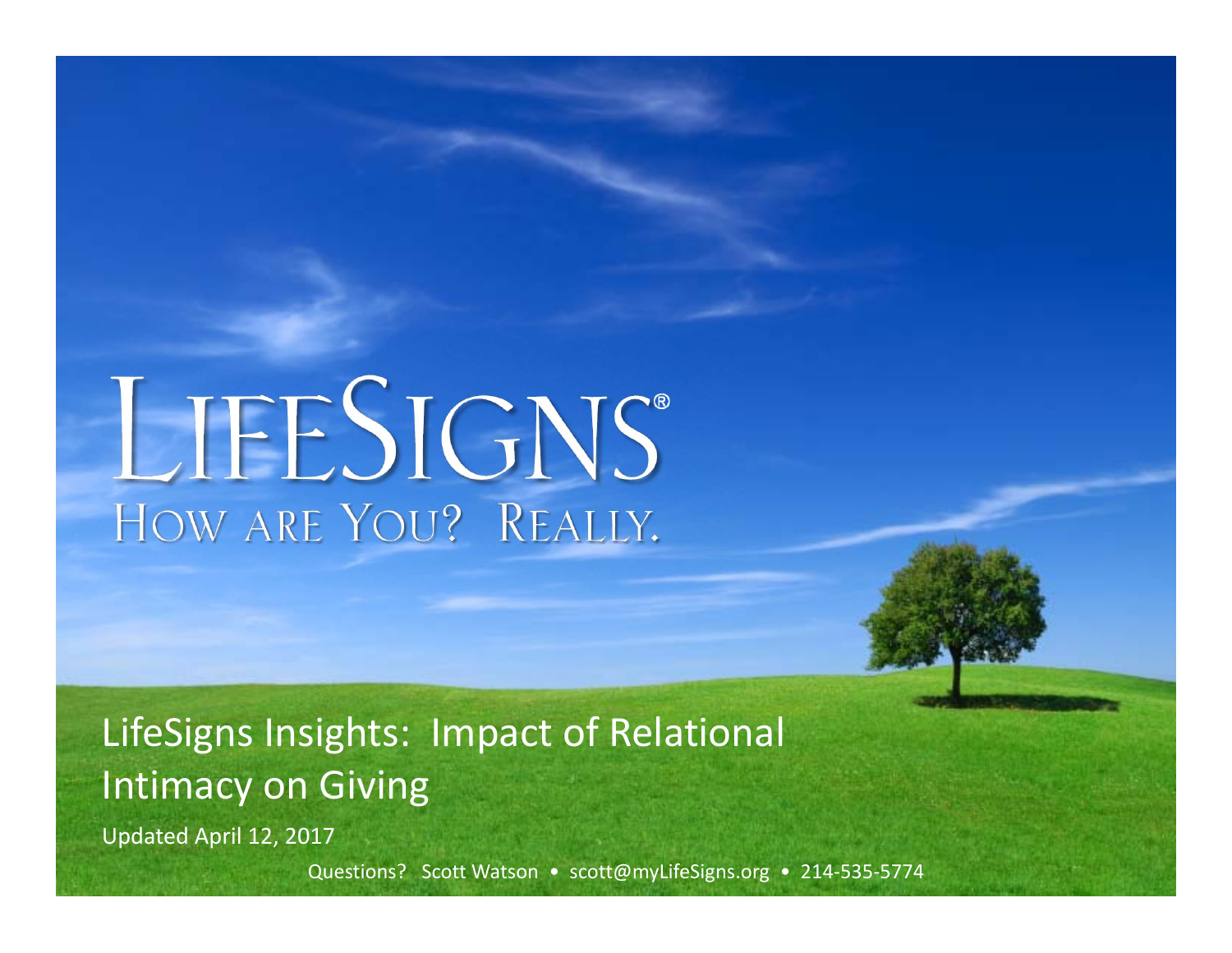



LIFESIGNS INSIGHTS®  $Vol<sub>4</sub>3$ Research and insights from LifeSigns Partners, Inc.

# **Question: Is there a relationship between relational health and giving in local churches?**

#### **Leading Indicators: Relational Health**

- ш Do you have a Best Friend?
- $\mathcal{L}_{\mathcal{A}}$ How often do you attend a Small Group?
- $\mathcal{L}_{\mathcal{A}}$ If you're in a group, how Healthy is it?
- $\blacksquare$ How healthy are your Relationships?
- П How healthy is your Marriage?
- $\mathcal{L}_{\mathcal{A}}$ As a Bonus: How's your Walk with Jesus?

#### **Lagging Indicator: Giving**

- ш How do you feel about your financial giving these days? (this is a "gap question")
- $\blacksquare$  Comparing the two most frequent responses (70% of all responses):
	- "I feel GOOD about my current level of giving"
	- "I wish I could give a LOT more"



**Source:** Meta-analysis of LifeSigns data, all correlations are statistically significant at p < .01 for T-tests, Beta coefficients.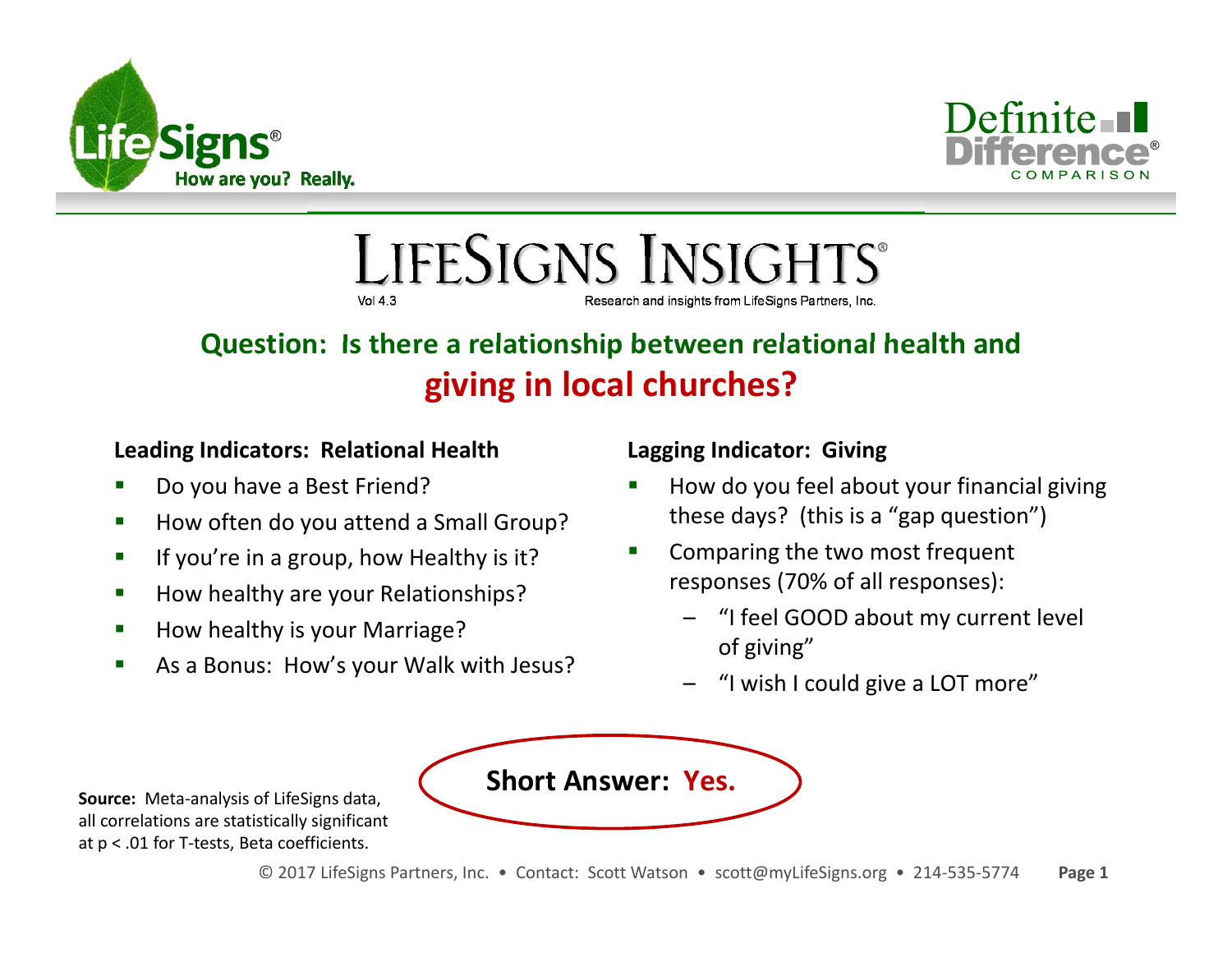



# **People with a "best friend" they can trust give 43% more often than those who don't.**



## **Do you have a best friend?**

#### **Leading Indicator – people with a best friend:**

 $\blacksquare$  Do you have a "best friend?" Not just a buddy, but someone you've TRUSTED with your struggles and secrets? (you can call them at midnight, honestly share, and get encouragement)

#### **Lagging Indicator – a comparison of people who said:**

Ē. "I feel GOOD about my current level of giving" compared to "I wish I could give a LOT more"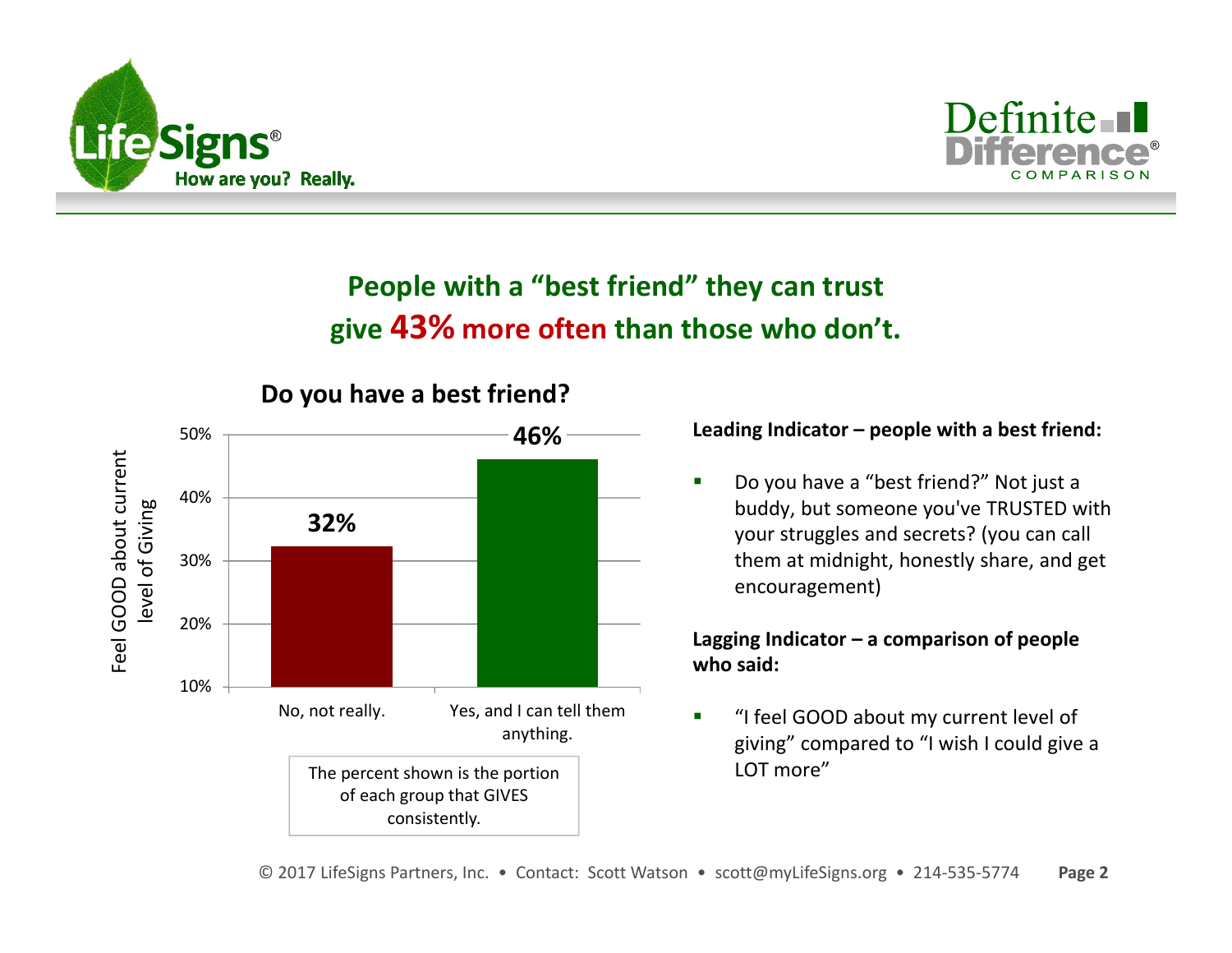



## **People in a loving, authentic, spiritual, safe, and fun small group give 61% more often than those who aren't.**

**If you are in a small group, how healthy is it?**



© 2017 LifeSigns Partners, Inc. • Contact: Scott Watson • scott@myLifeSigns.org • 214-535-5774 **Page 3**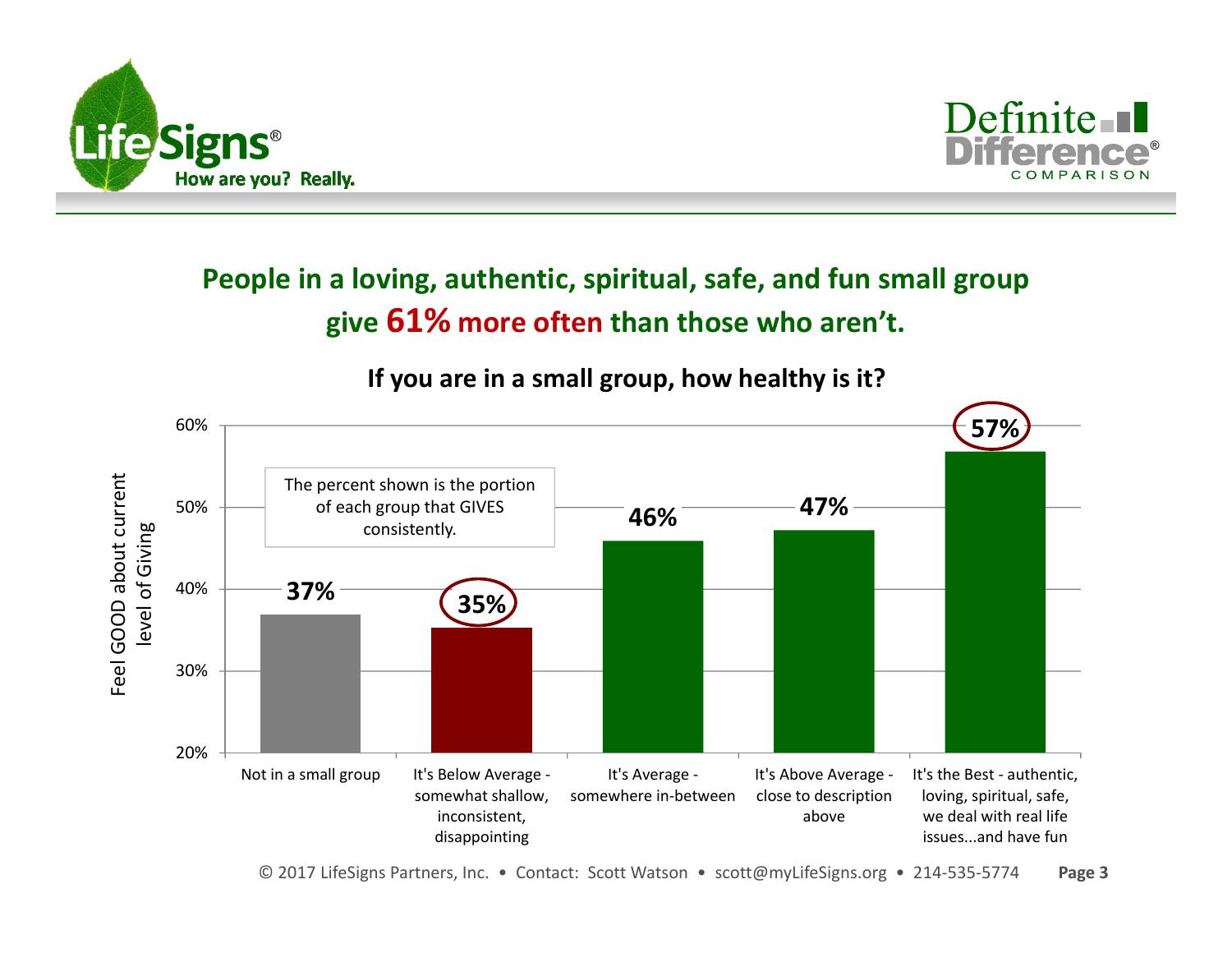



# **People who consistently attend a small group give 77% more often than those who don't.**



#### **Leading Indicator – small group participation:**

 $\blacksquare$  Are you actively participating in a SMALL GROUP of some kind through Bent Tree?

**Lagging Indicator – a comparison of people who said:**

n "I feel GOOD about my current level of giving" compared to "I wish I could give a LOT more"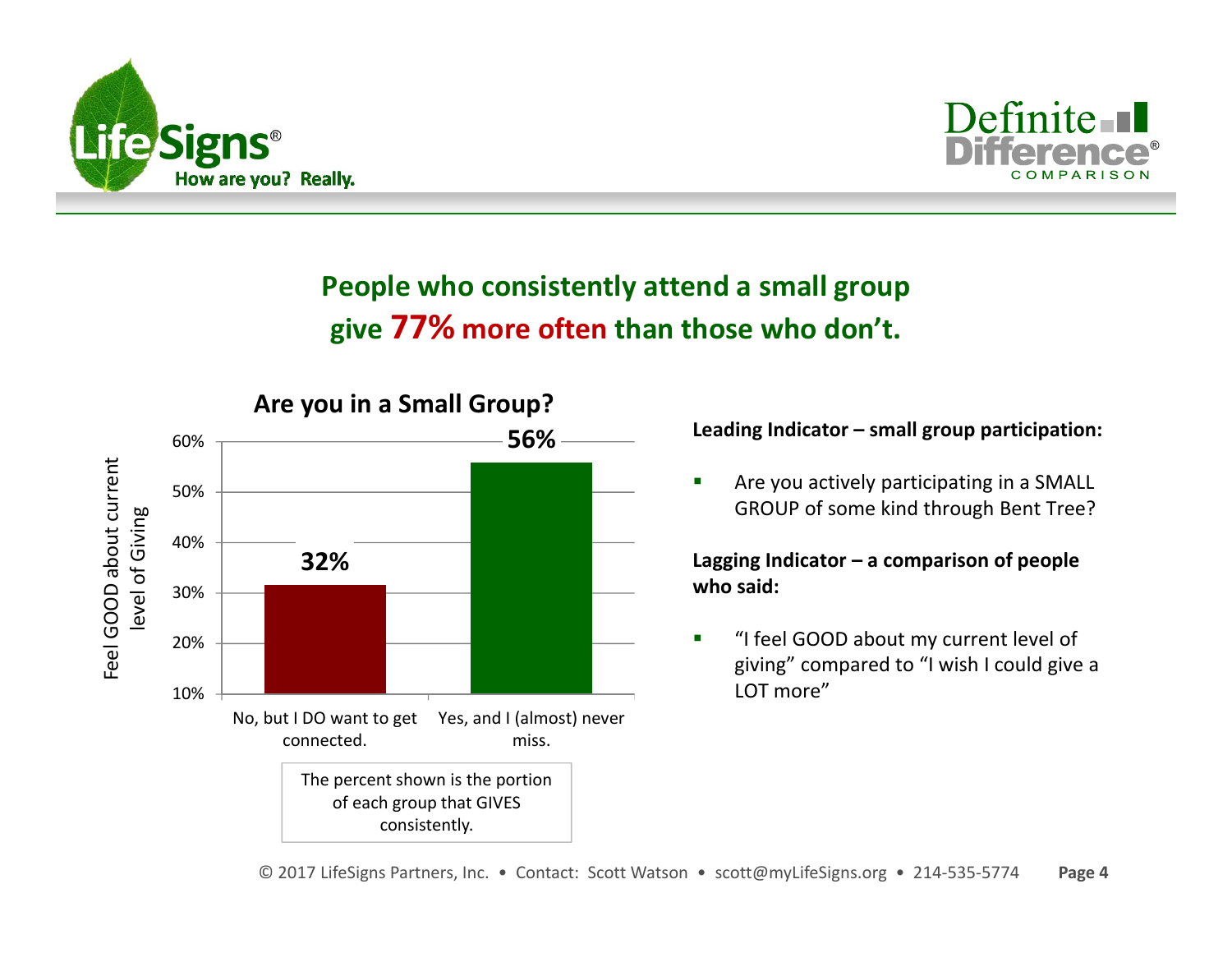



## **People with the strongest "horizontal relationships" give 122% more often than those with the weakest.**



#### **Leading Indicators – six LifeSigns questions:**

- $\blacksquare$  Authenticity: How often are you able to go deep in relationships and talk about REAL LIFE?
- Acceptance: When you've taken a risk to engage in a relationship, how often do you feel LOVED and accepted?
- Г Growth: How often are you talking with friends about what you're LEARNING from Scripture?
- ٠ Forgiving Others: When someone hurts you, how often do you quickly let it go?
- New Friendships: How frequently do you feel comfortable INITIATING relationships with people who don't know Me?
- г Accountability: How often do you maintain a healthy level of ACCOUNTABILITY with a friend?

à.

ä,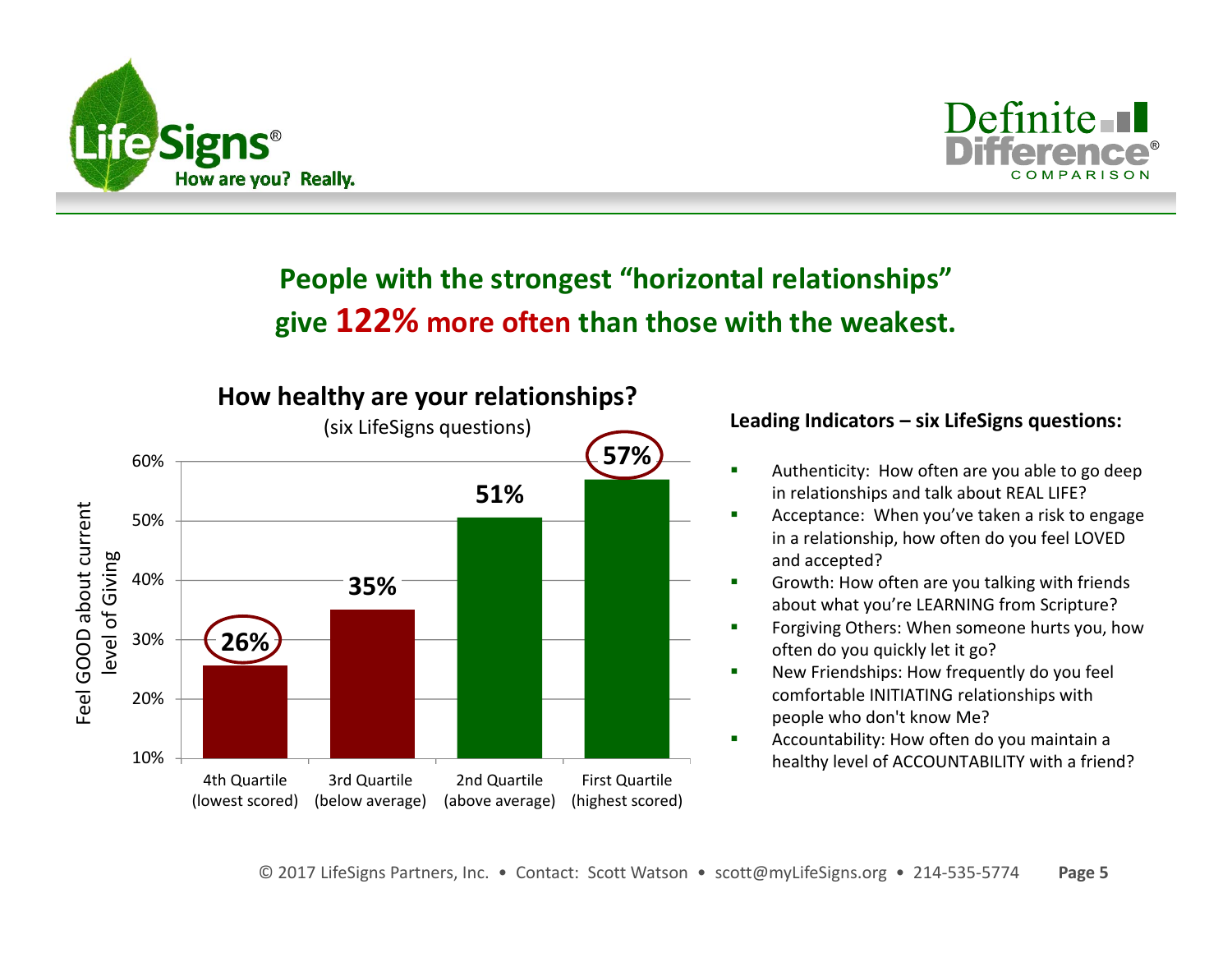



## **People with the strongest Marriages give 135% more often than those with the weakest.**



#### **Leading Indicators – eight LifeSigns questions:**

- $\blacksquare$  Priorities: How often do you truly CONNECT with your spouse on a DAILY basis?
- Ű. Decision-making: How consistently do you HONOR one-another when making decisions?
- г Communication: How often do you truly UNDERSTAND your spouse's heart?
- ٠ Selfless Sex: Do you put the needs of your spouse AHEAD of your own?
- Г Intimacy: How often do you feel sex strengthens your UNITY as a couple?
- ٠ Resolving Conflict: When there's an issue, how often do you resolve it the SAME DAY?
- × Staying at it: When you struggle, do you DISCARD any thoughts of getting out of the marriage?
- г Connecting with Other Couples: TALKING with another couple about what I'm teaching you through marriage?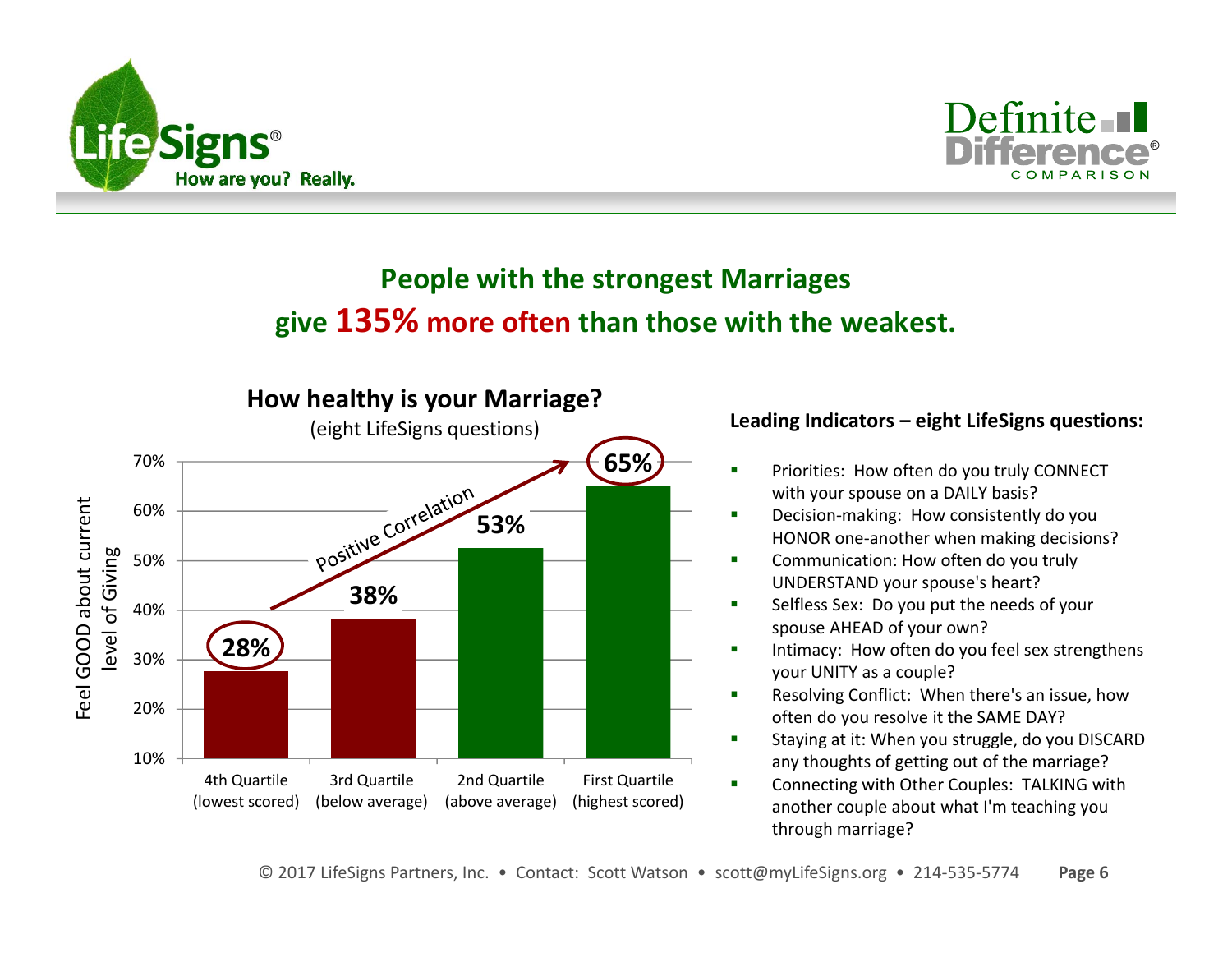



## **Bonus: People with an above average Walk with Jesus give 87% more often than those with the weakest.**



#### **Leading Indicators – six LifeSigns questions:**

- п Intimacy with Christ: On any given day, how often do you have an INTIMATE encounter with Me?
- Ű. Group Worship: How often do you fully ENGAGE and FOCUS on Me during Sunday services?
- п Truth: How often do I speak to you THROUGH the Bible?
- г Application: How consistently are you APPLYING the Bible to your life?
- Surrender: How often do you respond when I prompt you to CHANGE direction in your life?
- $\overline{\phantom{a}}$  Faith: When facing difficulties, how often do you depend on Me and My strength – rather than your own strength?

ä,